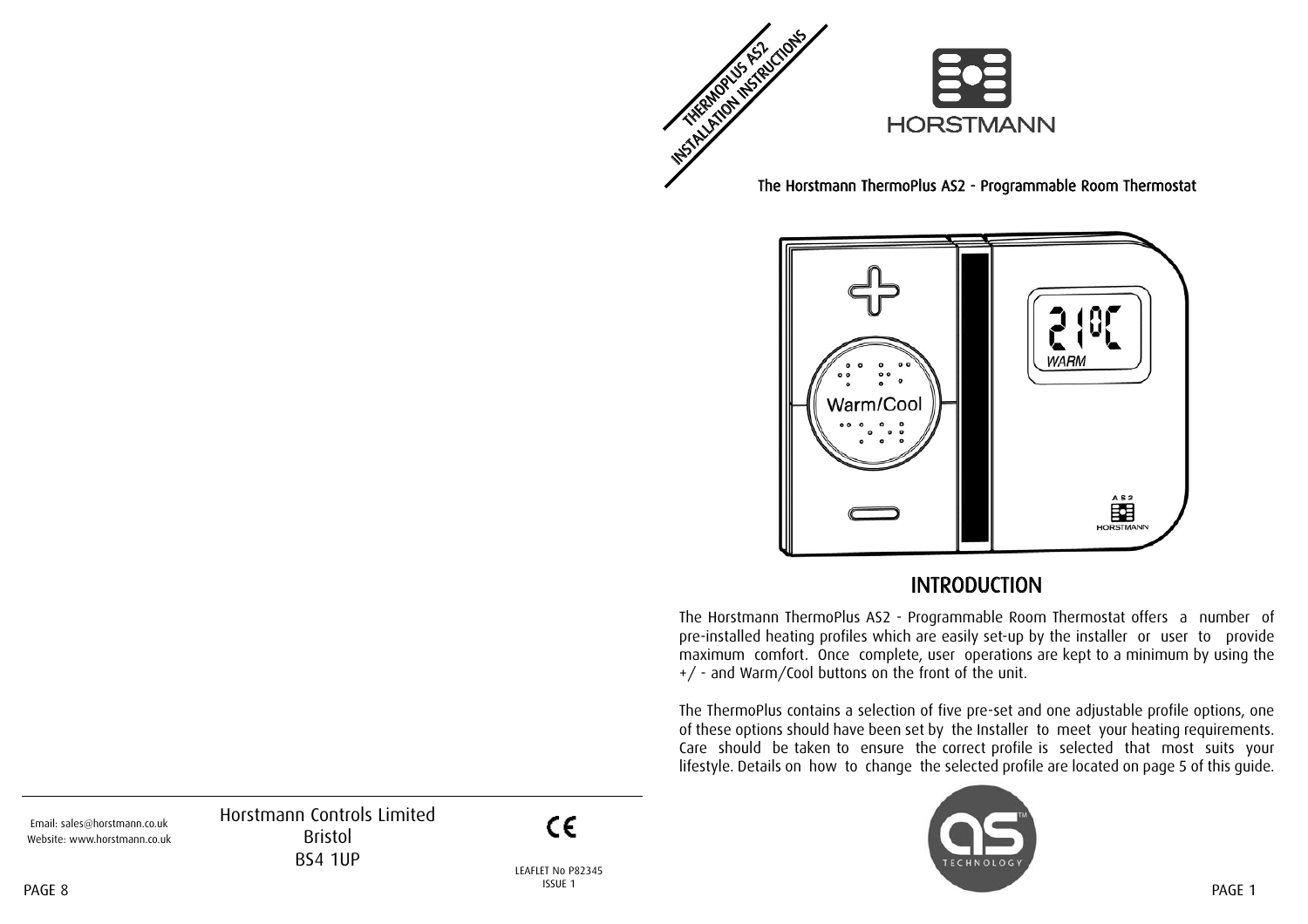#### ELECTRICAL CONNECTIONS -

| - INTERNAL AND EXTERNAL             | PAGE <sub>2</sub> |
|-------------------------------------|-------------------|
| STANDARD WIRING DIAGRAM             | PAGE <sub>2</sub> |
| <b>SPECIFIED BOILER CONNECTIONS</b> | PAGE <sub>3</sub> |
| <b>FITTING THE BACKPLATE</b>        | PAGE 3            |
| <b>FITTING TO BACKPLATE</b>         | PAGE 3            |
| <b>ELECTRICAL CONNECTIONS</b>       | PAGE 4            |
| <b>SETTING USER PROFILES 1 - 5</b>  | PAGE 6            |
| <b>RESET PROCEDURE</b>              | PAGE 7            |
| <b>GENERAL INFORMATION</b>          | PAGE 7            |
|                                     |                   |

INSTALLATION AND CONNECTION OF THE THERMOPLUS AS2 SHOULD ONLY BE CARRIED OUT BY A SUITABLY QUALIFIED PERSON. ALWAYS CONSULT THE SPECIFIC BOILER MANUFACTURERS INSTALLATION INSTRUCTIONS BEFORE COMMENCING THE INSTALLATION .

WARNING : ISOLATE MAINS SUPPLY BEFORE COMMENCING INSTALLATION

# INTERNAL AND EXTERNAL WIRING CONNECTIONS

INTERNAL WIRING CONNECTIO

NS REAR VIEW OF THE THERM OPLUS



- The ThermoPlus AS2 has Voltage Free contacts.

- The ThermoPlus AS2 is battery powered.



- 1 CONNECTOR PINS
- 2 CAPACITY LABEL
- 3 PRODUCTION DATE LABEL
- 4 BATTERIES

### GENERAL INFORMATION

Before handing over the installation to the user, always ensure that the system responds correctly on all control programmes and that other electrically operated equipment and controls are correctly adjusted.

#### EXPLAIN HOW TO OPERATE THE CONTROLS AND HAND OVER THE USERS OPERATING INSTRUCTIO NS TO THE USER.

# RESET PROCEDURE

PLEASE N OTE; Using this procedure will restore the ThermoPlus to the original factory programme settings, the time setting will also default to 1st January 2005.



## INDICATING LIGHTS AND BACK-LIT DISPLAY

The ThermoPlus AS2 is battery powered and is intended for applications where no mains supply is available to operate the unit. To conserve battery life there is an 8 second auto power down mode on the indicator lights and the display back light. The LED target temperature display will remain on, but not back-lit, at all times. The LED indicators will illuminate whenever the +/- or 'Warm/Cool' buttons are pressed. The Back-lit display will operate whenever any of the buttons located under the flap are pressed.

## FROST PROTECTION

The Blue button situated under the flap will initiate the frost protection mode when pressed, the word 'STANDBY' will appear on the display, the thermostat has been pre-programmed with a frost protection temperature level of  $7^{\circ}$ C, this can be adjusted by using the up and down arrow buttons.

# SPECIFICATION THERMOPLUS AS2

Contact type: Micro dis-connection (Voltage Free)

Contact rating: 3(1)Amps 230-240V AC Power supply: 3 X AA (LR6) Batteries Operating Temperature range: 0°C to 40°C **Temperature Control Range:** 5°C to 30°C <code>Standby</code> Temperature: 5°C to 30°C  $\,$ Double insulated. Dirt protection: Normal situations.

### Enclosure protection: IP30

Purpose of control: Electronic thermostat

Reserve Battery Type: Lithium Case material: Thermoplastic, flame retardant Dimensions: 120mm x 90mm x 32mm Display: Liquid crystal, Backlit Clock: 24 hour Display time adjustment: 1 Minute steps Switched time adjustment: 15 Minute steps **Programme selection:** Auto, Standby Operating periods per day (Warm): 3 Override: Instant Warm/Cool Backplate: Industry Standard Backplate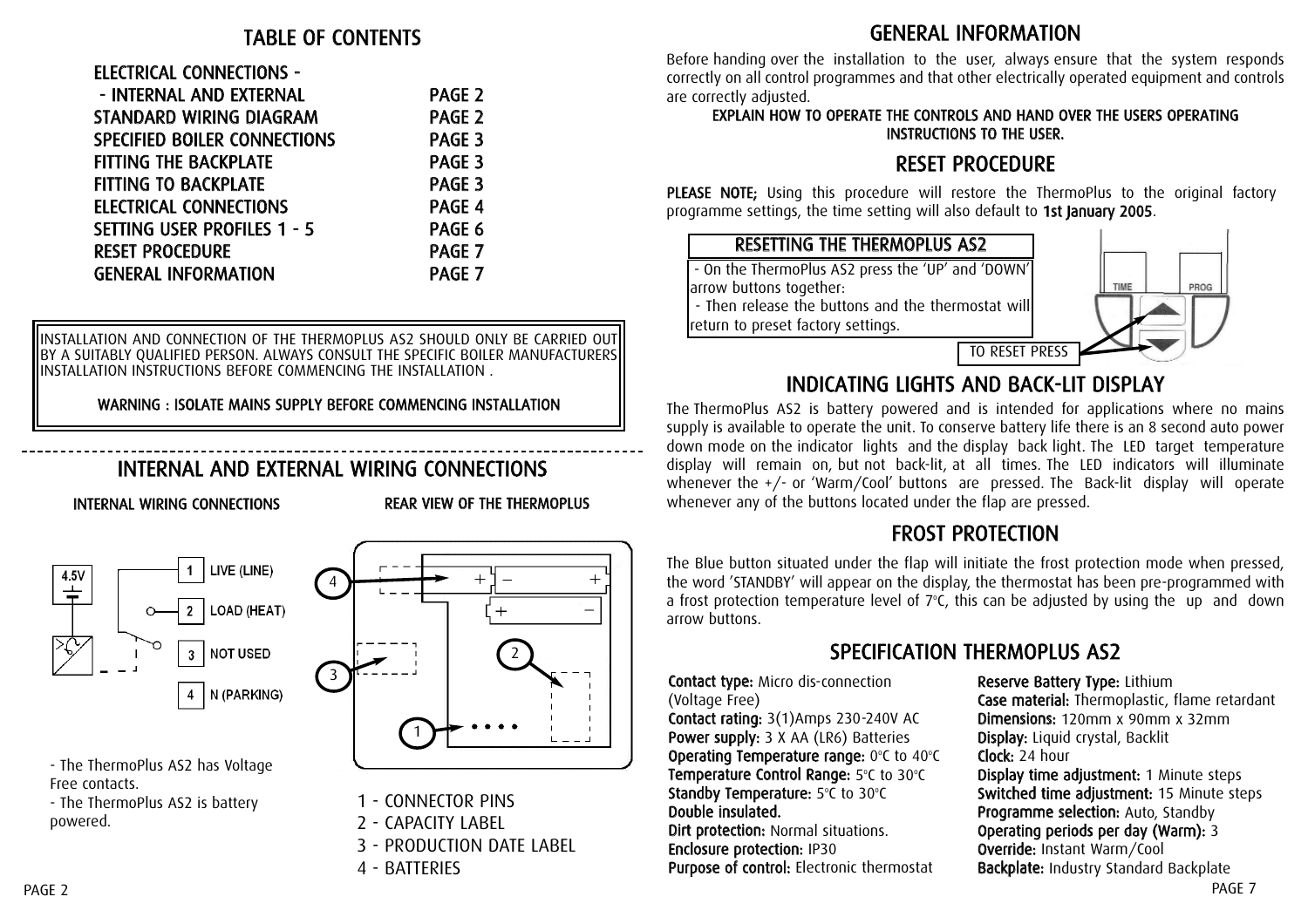## SETTING USER PROFILES - ONE TO FIVE

The ThermoPlus contains a selection of five pre-set profile options, one of these must be set by the Installer. It is vital that care is taken to ensure a profile is selected that suits the lifestyle of the householder concerned. The flow chart below is designed to easily guide you through the process of setting the required profile.

Profiles one to five are detailed on page 6 and 7 of the user guide.

PLEASE NOTE: If none of the provided profiles meet the users requirements it is possible to set a user defiled profile (6), full details are given on page 8 of the user guide.



Profiles one to five have fixed programmes, they can be reviewed by pressing the set button once the selection process detailed above has been completed. To set a custom profile please refer to the instructions on page 8 of the user guide.

## WIRING DIAGRAMS

An example circuit diagram for a typical combination boiler installation is shown below. This diagram is schematic and should be used as a guide only.

#### Please ensure that all installations comply with the current IEE regulations and the boiler manufacturers installation instructions.

For reasons of space and clarity not every connection has been included and the diagram has been simplified, for instance some Earth connections have been omitted.





## FITTING THE BACKPLATE (PART 1)

To remove the Backplate from the AS2 press the two lugs located on the underside, the backplate should now be easily removed. Mounted on the backplate is a wiring block, this will need to be removed to enable the wiring connections to be made. To remove the connection block hold the backplate with the back facing you and pull gently down on the release lever(see opposite) the block will now be easily removed, please remember to keep this safe until required.





Now position the backplate to the wall in the position where the ThermoPlus is to be mounted, remembering that the Backplate fits to the left hand end of the thermostat. Mark the fixing positions through the slots in the Backplate, drill and plug the wall. The slots in the Backplate will compensate for any misalignment of the fixings. DO NOT FIT THE BACKPLATE AT THIS TIME.

ADDITIONAL INFORMATION IF MOUNTING BOX FITTING - The Backplate may be fitted directly on to a single gang steel flush wiring box complying with BS4662, using two M3.5 screws. ThermoPlus thermostats are suitable for mounting on a flat surface only, they must not be positioned on a surface mounted wall box or on unearthed metal surfaces.